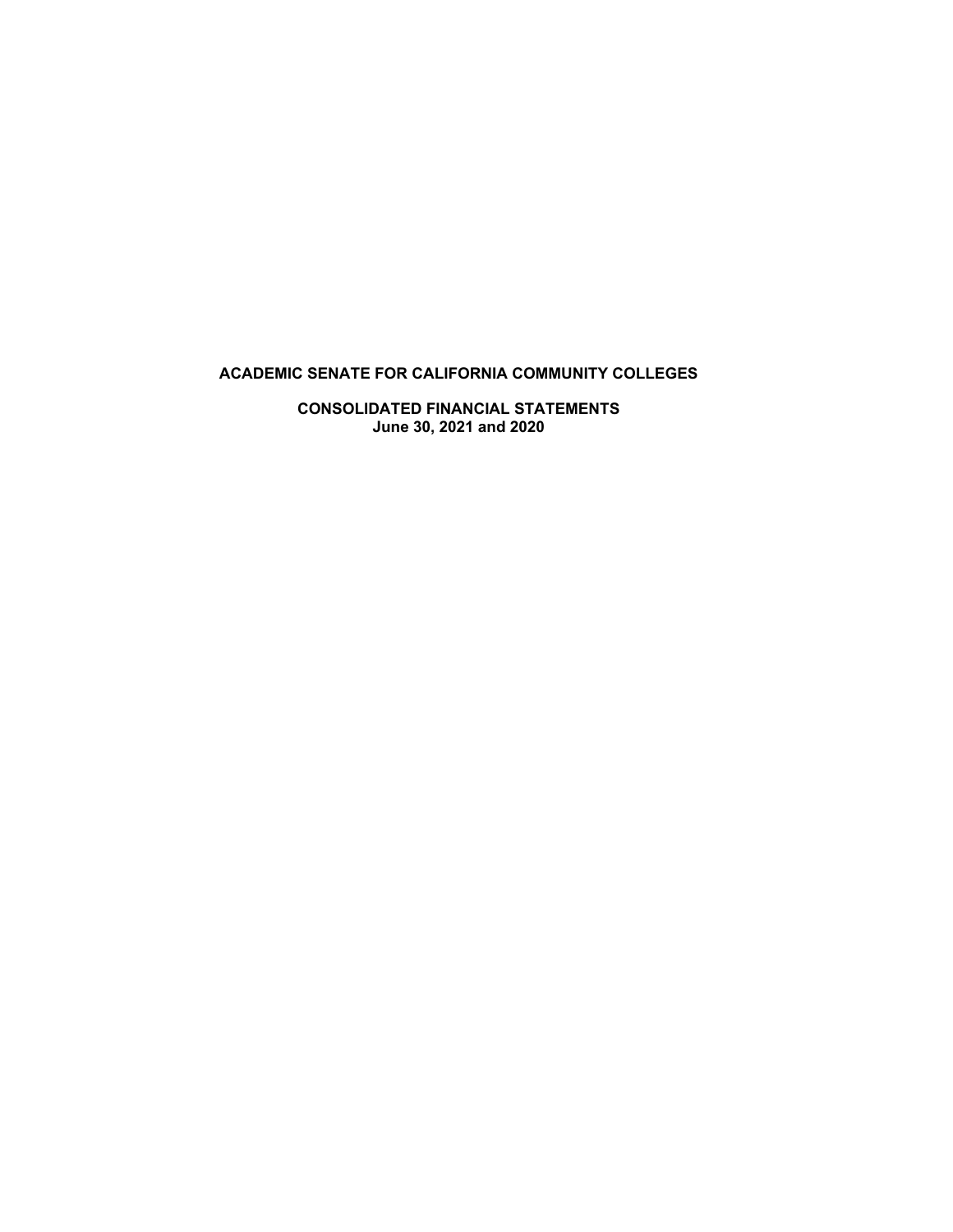# CONTENTS

| INDEPENDENT AUDITOR'S REPORT                          | $1 - 2$  |
|-------------------------------------------------------|----------|
| <b>FINANCIAL STATEMENTS</b>                           |          |
| <b>Consolidated Statements of Financial Position</b>  | 3        |
| <b>Consolidated Statements of Activities</b>          | $4 - 5$  |
| <b>Consolidated Statements of Functional Expenses</b> | $6 - 7$  |
| <b>Consolidated Statements of Cash Flows</b>          | 8        |
| Notes to Consolidated Financial Statements            | $9 - 15$ |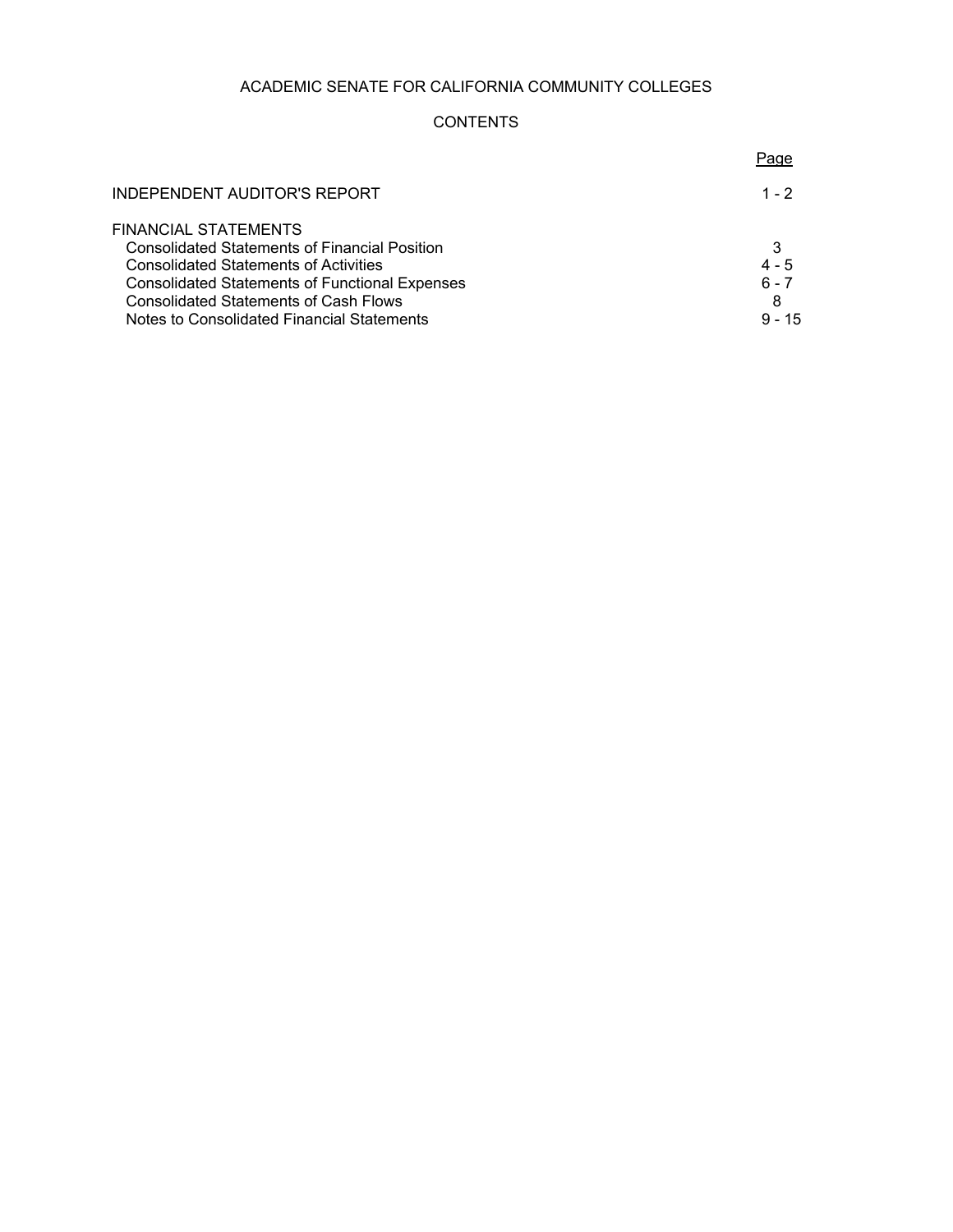# INDEPENDENT AUDITOR'S REPORT

To the Board of Directors Academic Senate for California Community Colleges Sacramento, California

We have audited the accompanying consolidated financial statements of the Academic Senate for California Community Colleges and the Foundation of the Academic Senate for California Community Colleges (collectively the "Organization"), nonprofit organizations, which comprise the consolidated statements of financial position as of June 30, 2021 and 2020, and the related consolidated statements of activities, functional expenses and cash flows for the years then ended, and the related notes to the consolidated financial statements.

# **Management's Responsibility for the Consolidated Financial Statements**

Management is responsible for the preparation and fair presentation of these consolidated financial statements in accordance with accounting principles generally accepted in the United States of America; this includes the design, implementation, and maintenance of internal control relevant to the preparation and fair presentation of financial statements that are free from material misstatement, whether due to fraud or error.

# **Auditor's Responsibility**

Our responsibility is to express an opinion on these consolidated financial statements based on our audits. We conducted our audits in accordance with auditing standards generally accepted in the United States of America. Those standards require that we plan and perform the audits to obtain reasonable assurance about whether the consolidated financial statements are free from material misstatement.

An audit involves performing procedures to obtain audit evidence about the amounts and disclosures in the financial statements. The procedures selected depend on the auditor's judgment, including the assessment of the risks of material misstatement of the financial statements, whether due to fraud or error. In making those risk assessments, the auditor considers internal control relevant to the Organization's preparation and fair presentation of the financial statements in order to design audit procedures that are appropriate in the circumstances, but not for the purpose of expressing an opinion on the effectiveness of the Organization's internal control. Accordingly, we express no such opinion. An audit also includes evaluating the appropriateness of accounting policies used and the reasonableness of significant accounting estimates made by management, as well as evaluating the overall presentation of the financial statements.

We believe that the audit evidence we have obtained is sufficient and appropriate to provide a basis for our audit opinion.

# Christens Caniglia

9261 Sierra College Boulevard Roseville, California 95661 916.751.2900 916.751.2979 FAX

pccllp.com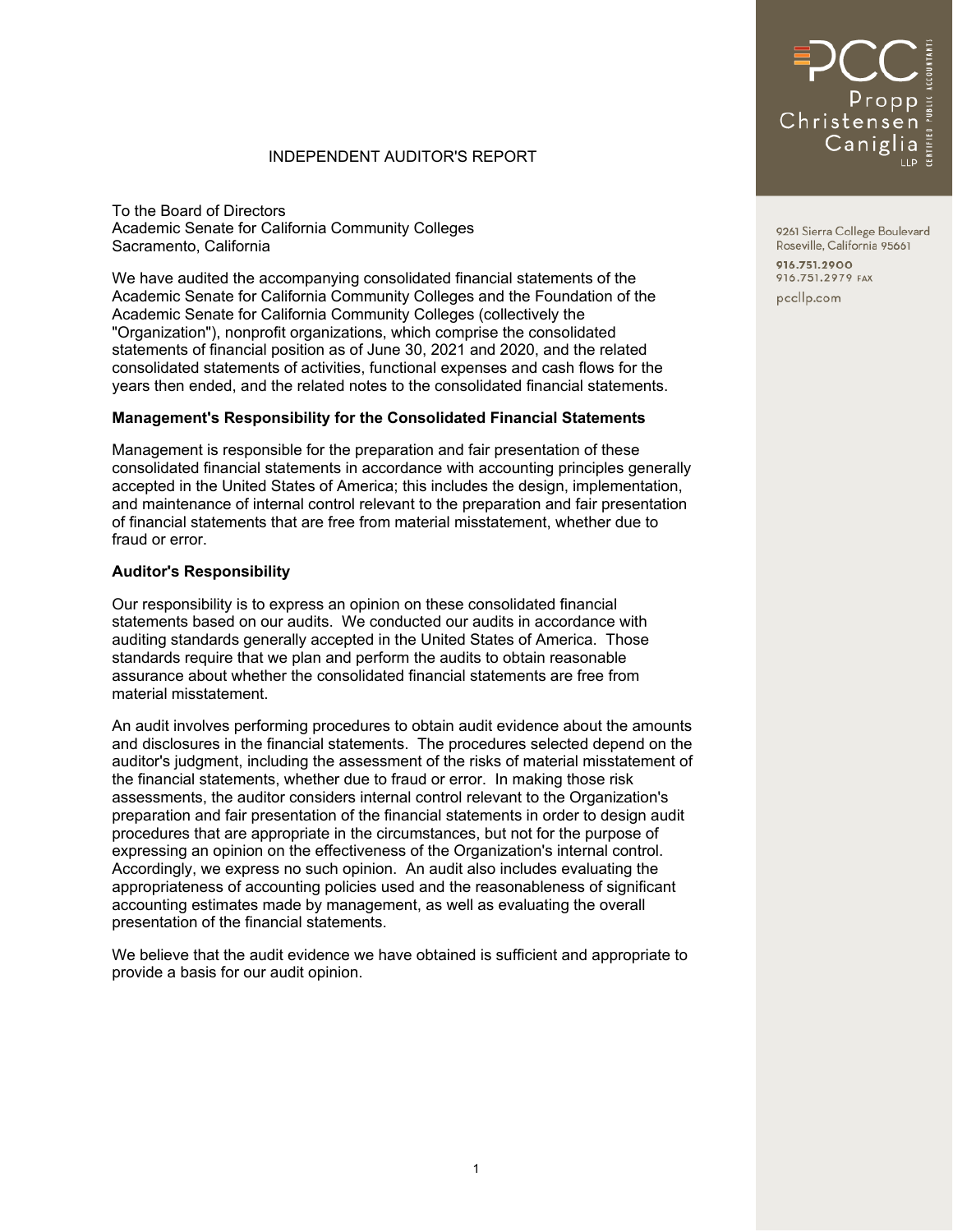#### **Opinion**

In our opinion, the consolidated financial statements referred to above present fairly, in all material respects, the financial position of the Academic Senate for California Community Colleges and the Foundation of the Academic Senate for California Community Colleges as of June 30, 2021 and 2020, and the changes in its consolidated net assets and its consolidated cash flows for the years then ended in accordance with accounting principles generally accepted in the United States of America.

Propp Christensen Caniglia LLP

October 22, 2021 Roseville, California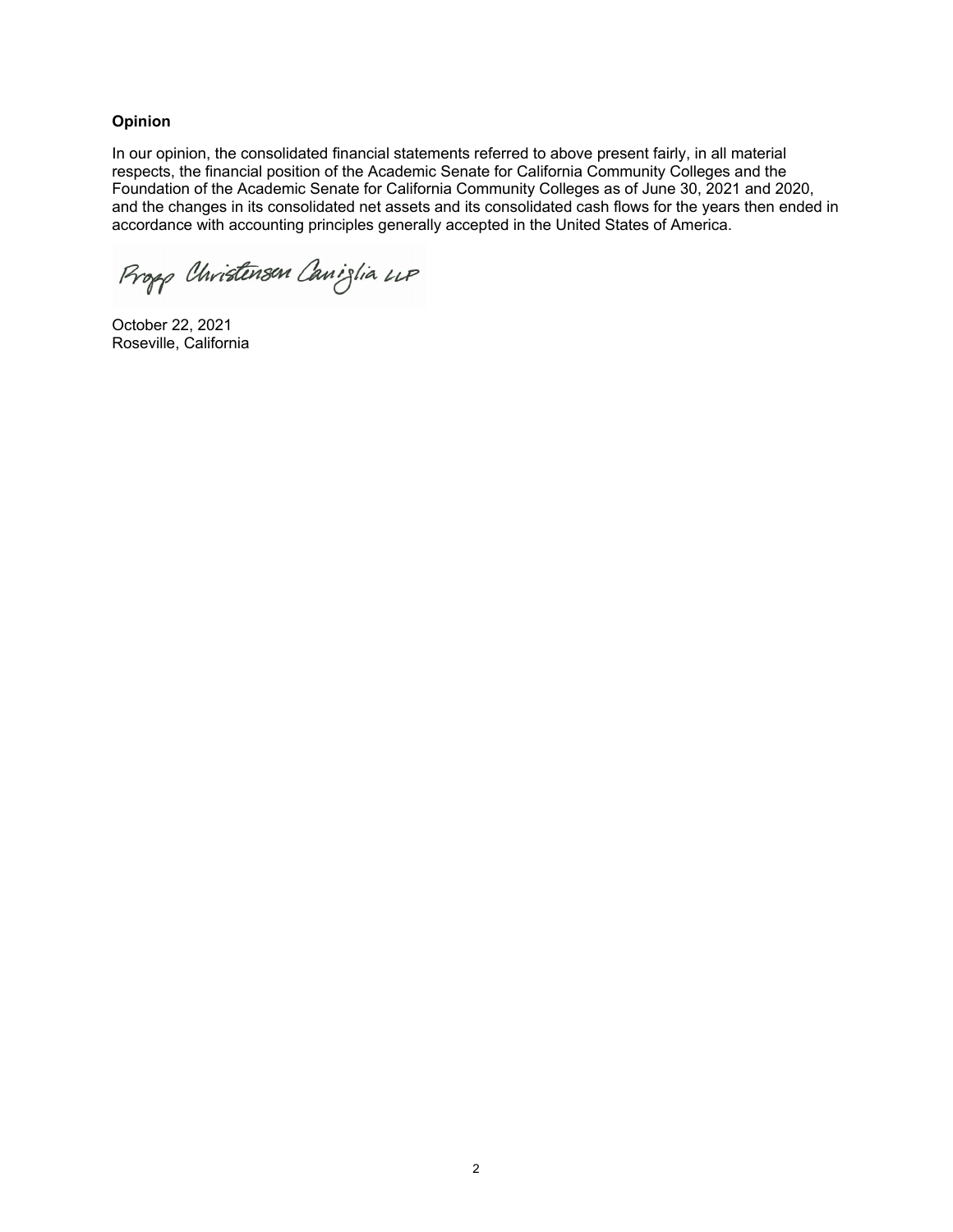# CONSOLIDATED STATEMENTS OF FINANCIAL POSITION June 30, 2021 and 2020

## ASSETS

|                                                                                         | 2021                                 | 2020                                 |
|-----------------------------------------------------------------------------------------|--------------------------------------|--------------------------------------|
| Current assets:<br>Cash and cash equivalents<br>Accounts receivable<br>Prepaid expenses | \$<br>2,720,573<br>323,230<br>74,503 | \$<br>1,749,228<br>359,209<br>65,610 |
| Total current assets                                                                    | 3,118,306                            | 2,174,047                            |
| Property and equipment, net<br>Right of use asset                                       | 463,503                              | 534,416                              |
| <b>Total assets</b>                                                                     | \$<br>3,581,809                      | \$<br>2,708,463                      |
| <b>LIABILITIES AND NET ASSETS</b>                                                       |                                      |                                      |
| Liabilities:                                                                            |                                      |                                      |
| Accounts payable                                                                        | \$<br>91,986                         | \$<br>86,498                         |
| Accrued expenses                                                                        | 89,591                               | 88,520                               |
| Deferred revenue                                                                        | 50,048                               | 86,035                               |
| Lease liability, current portion                                                        | 75,644                               | 74,770                               |
| <b>Total current liabilities</b>                                                        | 307,269                              | 335,823                              |
| Long-term liabilities:                                                                  |                                      |                                      |
| Lease liability, less current portion                                                   | 418,757                              | 486,834                              |
| <b>Total liabilities</b>                                                                | 726,026                              | 822,657                              |
| Net assets:<br>Without donor restrictions:                                              |                                      |                                      |
| Unrestricted                                                                            | 2,551,583                            | 1,581,606                            |
| Designated for reserves                                                                 | 300,000                              | 300,000                              |
| With donor restrictions                                                                 | 4,200                                | 4,200                                |
| Total net assets                                                                        | 2,855,783                            | 1,885,806                            |
| Total liabilities and net assets                                                        | \$<br>3,581,809                      | \$<br>2,708,463                      |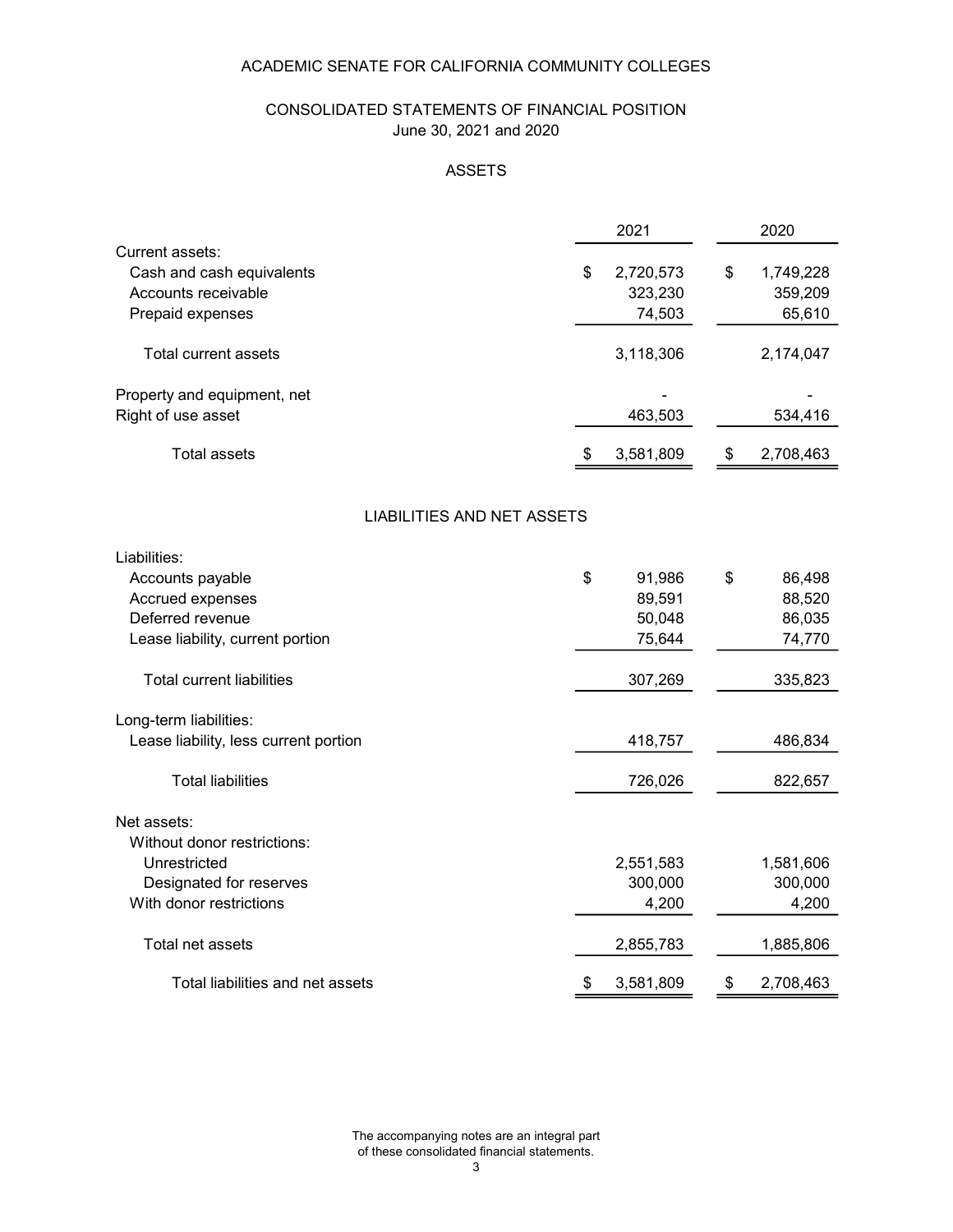# CONSOLIDATED STATEMENTS OF ACTIVITIES For the Years Ended June 30, 2021 and 2020

|                                           | <b>Without Donor</b> |                     |              | <b>With Donor</b> |    | 2021      |  |
|-------------------------------------------|----------------------|---------------------|--------------|-------------------|----|-----------|--|
|                                           |                      | <b>Restrictions</b> | Restrictions |                   |    | Total     |  |
| Revenues and other support:               |                      |                     |              |                   |    |           |  |
| College dues                              | \$                   | 464,052             | \$           |                   | \$ | 464,052   |  |
| College event fees                        |                      | 444,850             |              |                   |    | 444,850   |  |
| Event sponsorships                        |                      | 2,250               |              |                   |    | 2,250     |  |
| State of California Academic Senate grant |                      | 1,000,000           |              |                   |    | 1,000,000 |  |
| Chancellor's Office Course ID grant       |                      | 361,270             |              |                   |    | 361,270   |  |
| <b>Guided Pathways contract</b>           |                      | 617,088             |              |                   |    | 617,088   |  |
| Other grants and contracts                |                      | 1,115,265           |              |                   |    | 1,115,265 |  |
| Foundation contributions                  |                      | 10,492              |              |                   |    | 10,492    |  |
| Interest income                           |                      | 490                 |              |                   |    | 490       |  |
| Other income                              |                      | 698                 |              |                   |    | 698       |  |
| Net assets released from restrictions     |                      |                     |              |                   |    |           |  |
| Total revenues and other support          |                      | 4,016,455           |              |                   |    | 4,016,455 |  |
| Expenses:                                 |                      |                     |              |                   |    |           |  |
| Program services                          |                      | 2,167,309           |              |                   |    | 2,167,309 |  |
| Supporting services:                      |                      |                     |              |                   |    |           |  |
| Management and general                    |                      | 879,169             |              |                   |    | 879,169   |  |
| Total expenses                            |                      | 3,046,478           |              |                   |    | 3,046,478 |  |
| Change in net assets                      |                      | 969,977             |              |                   |    | 969,977   |  |
| Net assets, beginning of year             |                      | 1,881,606           |              | 4,200             |    | 1,885,806 |  |
| Net assets, end of year                   | \$                   | 2,851,583           | \$           | 4,200             | \$ | 2,855,783 |  |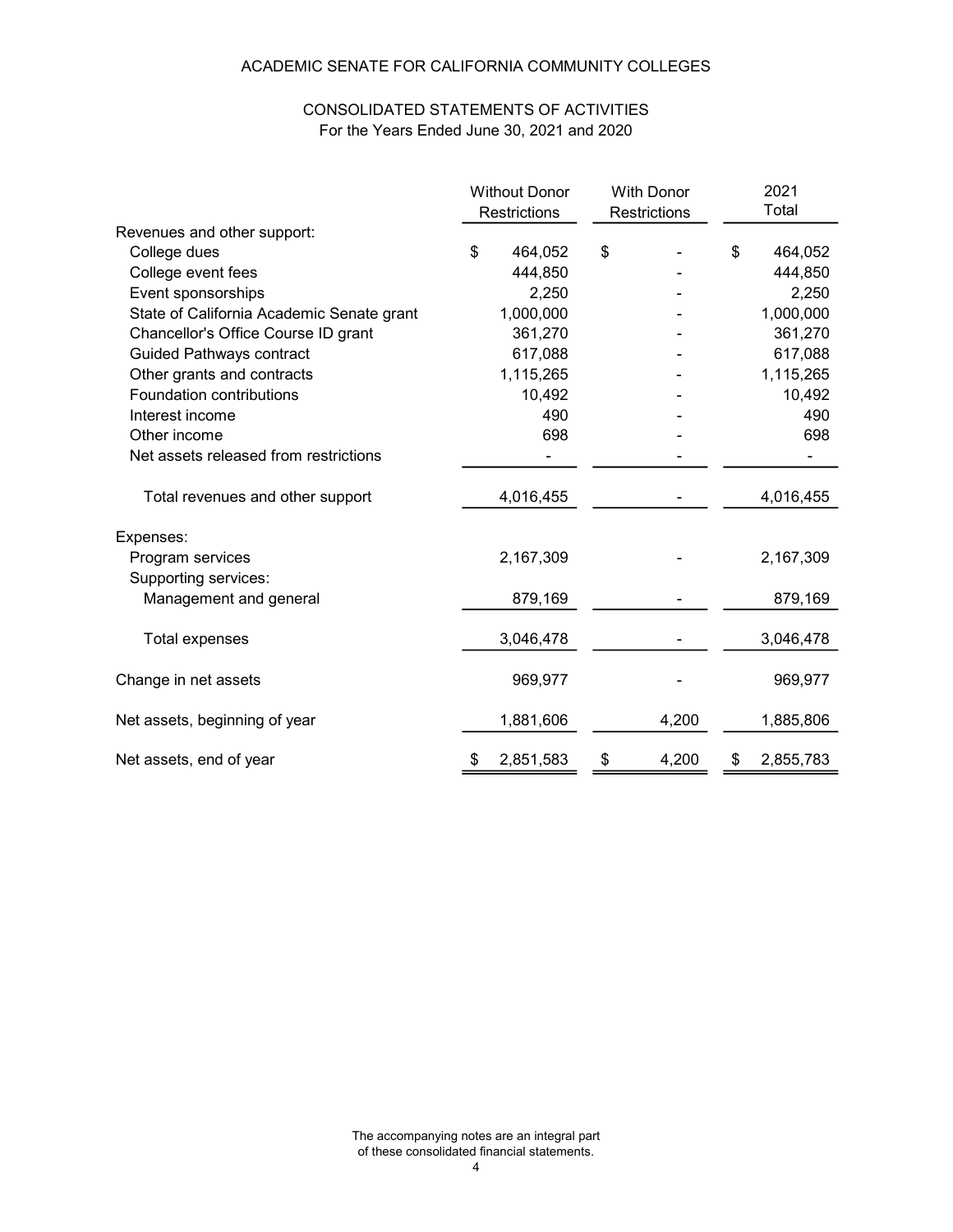# CONSOLIDATED STATEMENTS OF ACTIVITIES (CONTINUED) For the Years Ended June 30, 2021 and 2020

|                                           | <b>Without Donor</b><br><b>Restrictions</b> | <b>With Donor</b><br>Restrictions |       |    |           |  |  | 2020<br>Total |
|-------------------------------------------|---------------------------------------------|-----------------------------------|-------|----|-----------|--|--|---------------|
| Revenues and other support:               |                                             |                                   |       |    |           |  |  |               |
| College dues                              | \$<br>445,329                               | \$                                |       | \$ | 445,329   |  |  |               |
| College event fees                        | 605,920                                     |                                   |       |    | 605,920   |  |  |               |
| Event sponsorships                        | 26,055                                      |                                   |       |    | 26,055    |  |  |               |
| State of California Academic Senate grant | 1,000,000                                   |                                   |       |    | 1,000,000 |  |  |               |
| Chancellor's Office Course ID grant       | 575,134                                     |                                   |       |    | 575,134   |  |  |               |
| <b>Guided Pathways contract</b>           | 652,565                                     |                                   |       |    | 652,565   |  |  |               |
| <b>LACCD</b> contract                     | 98,194                                      |                                   |       |    | 98,194    |  |  |               |
| Other grants and contracts                | 985,845                                     |                                   |       |    | 985,845   |  |  |               |
| Foundation contributions                  | 10,178                                      |                                   |       |    | 10,178    |  |  |               |
| Interest income                           | 24,524                                      |                                   |       |    | 24,524    |  |  |               |
| Other income                              | 5,982                                       |                                   |       |    | 5,982     |  |  |               |
| Net assets released from restrictions     |                                             |                                   |       |    |           |  |  |               |
| Total revenues and other support          | 4,429,726                                   |                                   |       |    | 4,429,726 |  |  |               |
| Expenses:                                 |                                             |                                   |       |    |           |  |  |               |
| Program services                          | 2,668,709                                   |                                   |       |    | 2,668,709 |  |  |               |
| Supporting services                       |                                             |                                   |       |    |           |  |  |               |
| Management and general                    | 1,050,090                                   |                                   |       |    | 1,050,090 |  |  |               |
| <b>Total expenses</b>                     | 3,718,799                                   |                                   |       |    | 3,718,799 |  |  |               |
| Change in net assets                      | 710,927                                     |                                   |       |    | 710,927   |  |  |               |
| Net assets, beginning of year             | 1,170,679                                   |                                   | 4,200 |    | 1,174,879 |  |  |               |
| Net assets, end of year                   | \$<br>1,881,606                             | \$                                | 4,200 | \$ | 1,885,806 |  |  |               |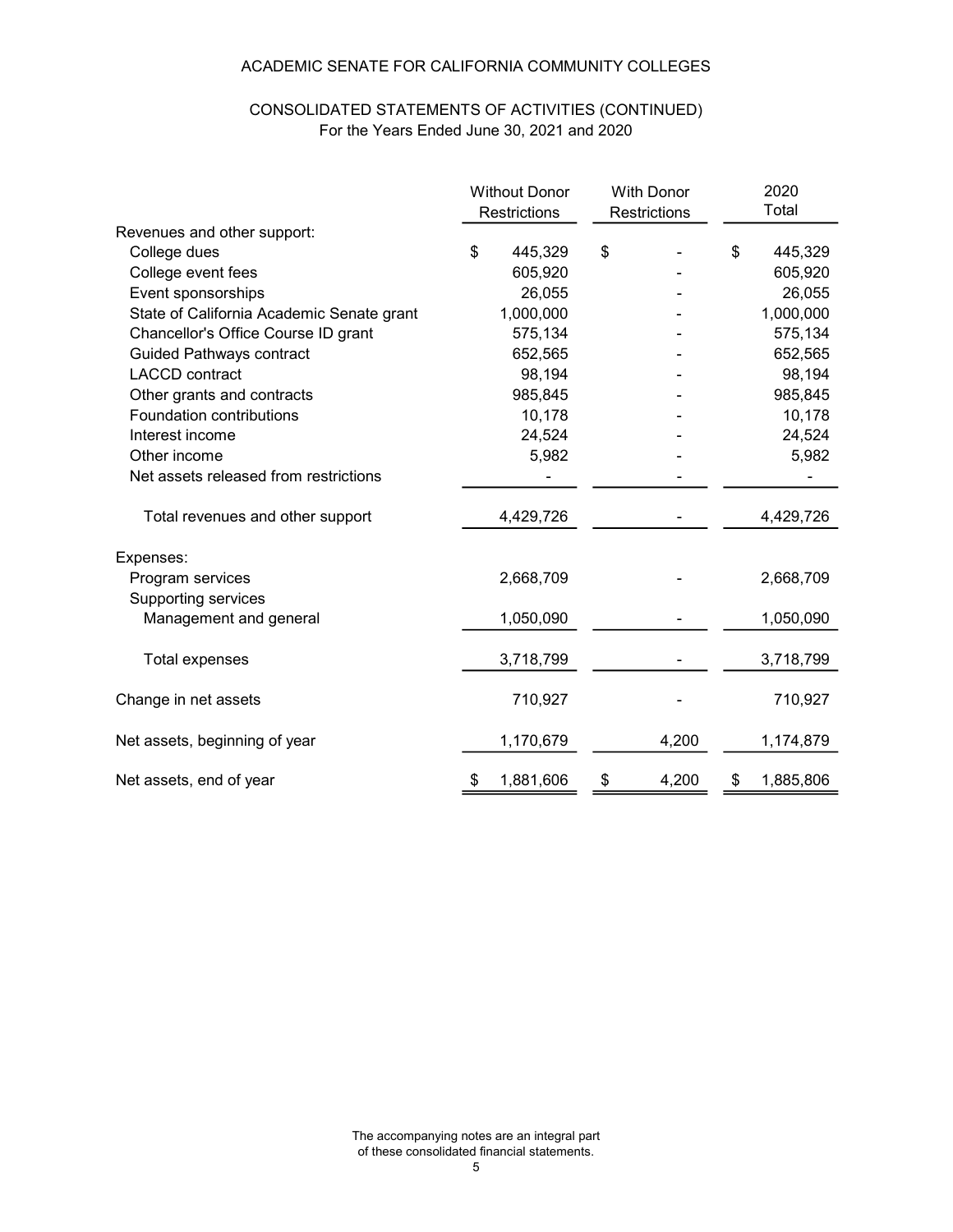# For the Years Ended June 30, 2021 and 2020 CONSOLIDATED STATEMENTS OF FUNCTIONAL EXPENSES

|                                        | Grant and |           | Management<br>and General |    | 2021          |  |
|----------------------------------------|-----------|-----------|---------------------------|----|---------------|--|
|                                        |           | Senate    |                           |    | <b>Totals</b> |  |
| <b>Business expenses</b>               | \$        |           | \$<br>3,040               | \$ | 3,040         |  |
| Copying/publishing OSP allowance       |           |           | 505                       |    | 505           |  |
| Equipment lease/rental                 |           | 2,745     | 1,194                     |    | 3,939         |  |
| Equipment purchase                     |           | 1,421     | 862                       |    | 2,283         |  |
| <b>Executive activities</b>            |           | 26,339    | 25,844                    |    | 52,183        |  |
| Executive reassign time                |           | 95,952    | 95,952                    |    | 191,904       |  |
| <b>FASCCC Charitable Contributions</b> |           | 4,444     |                           |    | 4,444         |  |
| <b>FASCCC G&amp;A Expenses</b>         |           |           | 57                        |    | 57            |  |
| Grant expenses                         |           | 948,563   |                           |    | 948,563       |  |
| Institutes                             |           | 70,708    | 11,364                    |    | 82,072        |  |
| Insurance                              |           | 3,676     | 5,158                     |    | 8,834         |  |
| Internet                               |           | 2,583     | 674                       |    | 3,257         |  |
| IT/Software                            |           | 10,280    | 15,261                    |    | 25,541        |  |
| Liaison                                |           | 2,981     | 2,533                     |    | 5,514         |  |
| Parking                                |           | 10,751    | 6,105                     |    | 16,856        |  |
| Phones - office                        |           | 1,373     | 743                       |    | 2,116         |  |
| Plenary session                        |           | 49,416    | 10,065                    |    | 59,481        |  |
| Postage and shipping                   |           | 91        | 184                       |    | 275           |  |
| Professional services                  |           | 14,883    | 23,092                    |    | 37,975        |  |
| Publications, marketing, technology    |           | 508,931   | 5,450                     |    | 514,381       |  |
| Rent                                   |           | 62,214    | 37,458                    |    | 99,672        |  |
| Salaries and benefits                  |           | 343,807   | 631,657                   |    | 975,464       |  |
| Subscriptions                          |           | 4,887     | 679                       |    | 5,566         |  |
| Supplies                               |           | 1,264     | 1,292                     |    | 2,556         |  |
| Total expenses                         | \$        | 2,167,309 | \$<br>879,169             | \$ | 3,046,478     |  |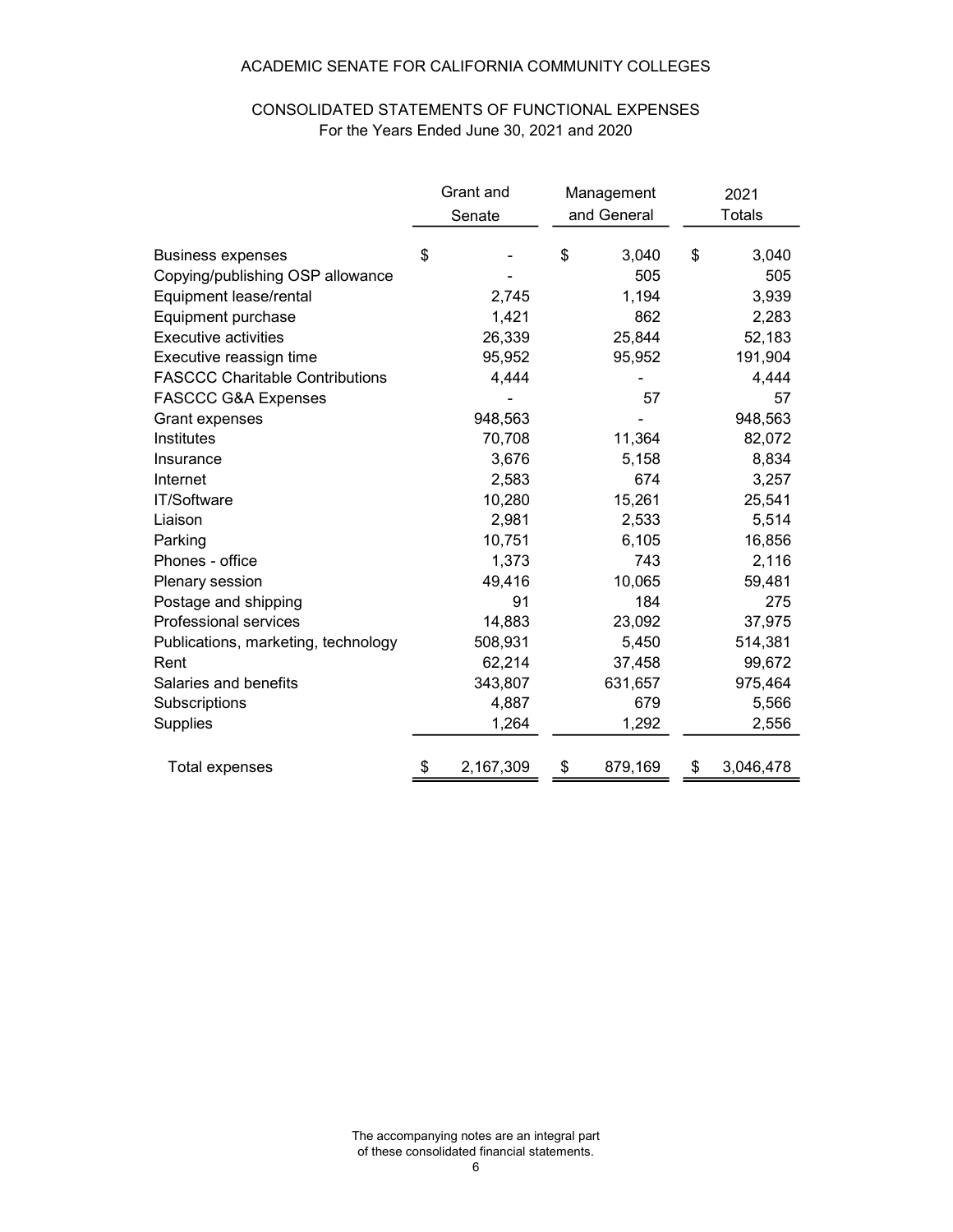# CONSOLIDATED STATEMENTS OF FUNCTIONAL EXPENSES (CONTINUED) For the Years Ended June 30, 2021 and 2020

|                                        | Grant and |           |    | Management  | 2020 |               |
|----------------------------------------|-----------|-----------|----|-------------|------|---------------|
|                                        |           | Senate    |    | and General |      | <b>Totals</b> |
| Administrative support                 | \$        | 644       | \$ | 98          | \$   | 742           |
| <b>Business expenses</b>               |           |           |    | 17,635      |      | 17,635        |
| Copying/publishing OSP allowance       |           |           |    | 3,136       |      | 3,136         |
| Equipment lease/rental                 |           | 6,185     |    | 4,557       |      | 10,742        |
| Equipment purchase                     |           | 866       |    | 593         |      | 1,459         |
| <b>Executive activities</b>            |           | 99,635    |    | 67,296      |      | 166,931       |
| Executive reassign time                |           | 111,827   |    | 111,827     |      | 223,654       |
| <b>FASCCC Charitable Contributions</b> |           | 6,781     |    |             |      | 6,781         |
| <b>FASCCC G&amp;A Expenses</b>         |           |           |    | 3,936       |      | 3,936         |
| Furnishings                            |           | 366       |    | 386         |      | 752           |
| <b>Grant expenses</b>                  |           | 1,157,644 |    |             |      | 1,157,644     |
| Institutes                             |           | 500,140   |    | 54,478      |      | 554,618       |
| Insurance                              |           | 3,906     |    | 4,161       |      | 8,067         |
| Internet                               |           | 1,746     |    | 1,516       |      | 3,262         |
| IT/Software                            |           | 10,431    |    | 12,312      |      | 22,743        |
| Liaison                                |           | 44,226    |    | 34,900      |      | 79,126        |
| Moving expense                         |           | 4,757     |    | 5,029       |      | 9,786         |
| Parking                                |           | 12,869    |    | 9,625       |      | 22,494        |
| Phones - office                        |           | 1,155     |    | 1,002       |      | 2,157         |
| Plenary session                        |           | 136,058   |    | 15,832      |      | 151,890       |
| Postage and shipping                   |           | 316       |    | 314         |      | 630           |
| Professional services                  |           | 18,573    |    | 17,202      |      | 35,775        |
| Publications, marketing, technology    |           | 72,935    |    | 46,774      |      | 119,709       |
| Rent                                   |           | 52,274    |    | 45,435      |      | 97,709        |
| Salaries and benefits                  |           | 417,381   |    | 587,497     |      | 1,004,878     |
| Subscriptions                          |           | 6,012     |    | 2,699       |      | 8,711         |
| Supplies                               |           | 1,982     |    | 1,850       |      | 3,832         |
| Total expenses                         | \$        | 2,668,709 | \$ | 1,050,090   | \$   | 3,718,799     |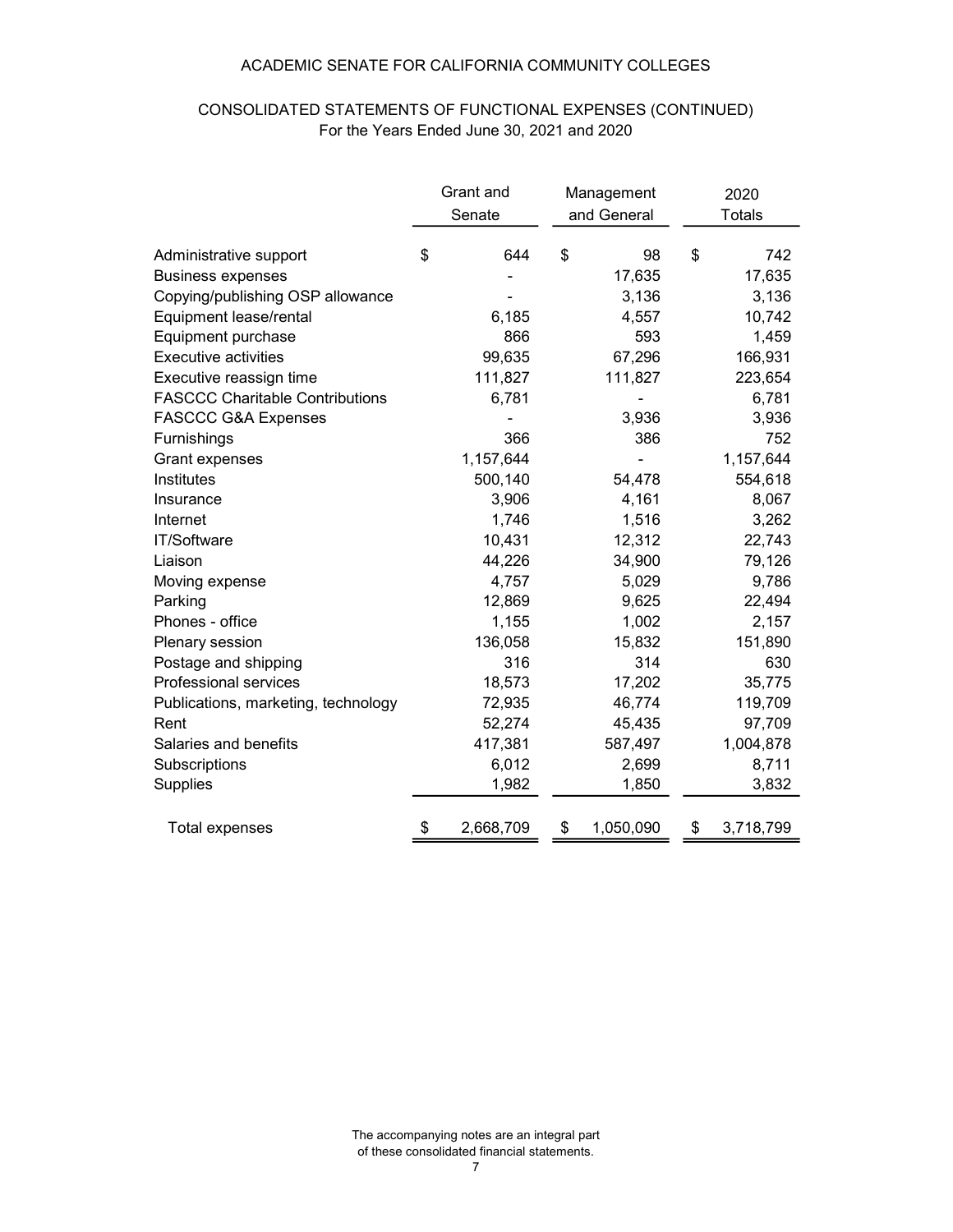# For the Years Ended June 30, 2021 and 2020 CONSOLIDATED STATEMENTS OF CASH FLOWS

|                                               | 2021 |            | 2020 |            |
|-----------------------------------------------|------|------------|------|------------|
| Cash flows from operating activities:         |      |            |      |            |
| Change in net assets                          | \$   | 969,977    | \$   | 710,927    |
| Adjustments to reconcile change in net assets |      |            |      |            |
| to net cash used in operating activities:     |      |            |      |            |
| Amortization - right-of-use asset             |      | 75,644     |      | 48,986     |
| Changes in operating assets and liabilities:  |      |            |      |            |
| Accounts receivable                           |      | 35,979     |      | 268,126    |
| Prepaid expenses                              |      | (8,893)    |      | 42,520     |
| Accounts payable                              |      | 5,488      |      | (108, 881) |
| Accrued expenses                              |      | 1,071      |      | 38,999     |
| Deferred revenue                              |      | (35, 987)  |      | (209, 496) |
| Accrued rent                                  |      | 3,710      |      | 27,188     |
| Reduction of lease liability                  |      | (75, 644)  |      | (48, 986)  |
| Net cash provided by operating activities     |      | 971,345    |      | 769,383    |
| Net change in cash and cash equivalents       |      | 971,345    |      | 769,383    |
| Cash and cash equivalents, beginning of year  |      | 1,749,228  |      | 979,845    |
| Cash and cash equivalents, end of year        |      | 2,720,573  |      | 1,749,228  |
| Noncash disclosure of cash flow information   |      |            |      |            |
| Right-of-use asset                            | \$   | (619, 031) | \$   | (610, 590) |
| Lease liability                               |      | 619,031    |      | 610,590    |
| Net noncash impact                            | \$   |            | \$   |            |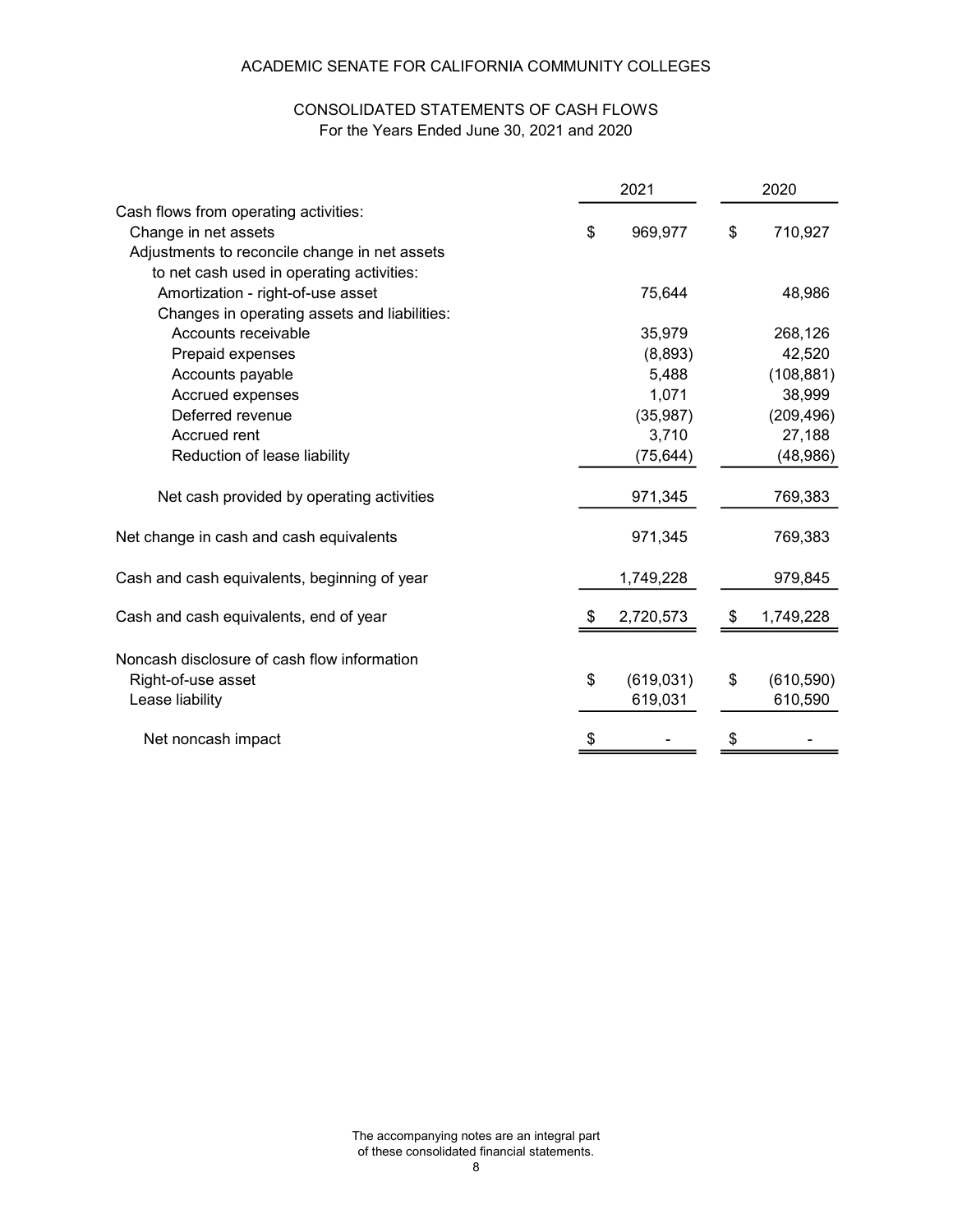# NOTE 1: NATURE OF ACTIVITIES

The Academic Senate for California Community Colleges (the "Academic Senate") is a California non-profit corporation established on October 2, 1970, whose purpose is to promote the best interests of higher education in the State of California and to represent the faculty in all California community colleges at the state level.

The general purpose and powers are:

- To strengthen local academic senates and councils of community colleges;
- To serve as the voice of the faculty of the community colleges in matters of statewide concern;
- To develop policies and promote the implementation of policies on matters of statewide issues; and
- To make recommendations on statewide matters affecting the community colleges.

On August 11, 2008, the Academic Senate formed the Foundation of the Academic Senate for California Community Colleges (the "Foundation"), a California charitable corporation controlled by the Academic Senate, whose purposes are:

- To benefit, support and enhance the excellence of California community colleges;
- To support, design and implement professional development for California community college faculty;
- To research, develop and communicate effective practices to promote effective teaching and learning in the California community colleges; and
- To promote a variety of activities and strategies to advance teaching and learning.

These financial statements of the Academic Senate and the Foundation are presented on a consolidated basis, with all significant inter-company transactions eliminated. The Academic Senate and the Foundation are collectively referred to as the "Organization".

## NOTE 2: SUMMARY OF SIGNIFICANT ACCOUNTING POLICIES

#### *Basis of Accounting*

The consolidated financial statements of the Organization have been prepared on the accrual basis of accounting and accordingly reflect all significant receivables, payables and other liabilities.

#### *Basis of Presentation*

The Organization presents its consolidated financial statements in accordance with FASB ASC Topic 958, Subtopic 210 (FASB ASC 958-210), *Presentation of Financial Statements of Not-for-Profit Entities*. Under FASB ASC 958-210, the Organization is required to report information regarding its financial position and activities according to the following two classes of net assets:

Net assets without donor restrictions - Net assets that are not subject to stipulations.

Net assets with donor restrictions - Net assets that are subject to stipulations that will be met by actions or the passage of time.

Revenues and gains and losses on investments are reported as changes in net assets without donor restrictions unless use of the related assets is limited by donor-imposed restrictions. Expenses are reported as changes in net assets without donor restrictions. Expirations of donor restrictions on net assets are reported as reclassifications between the applicable classes of net assets.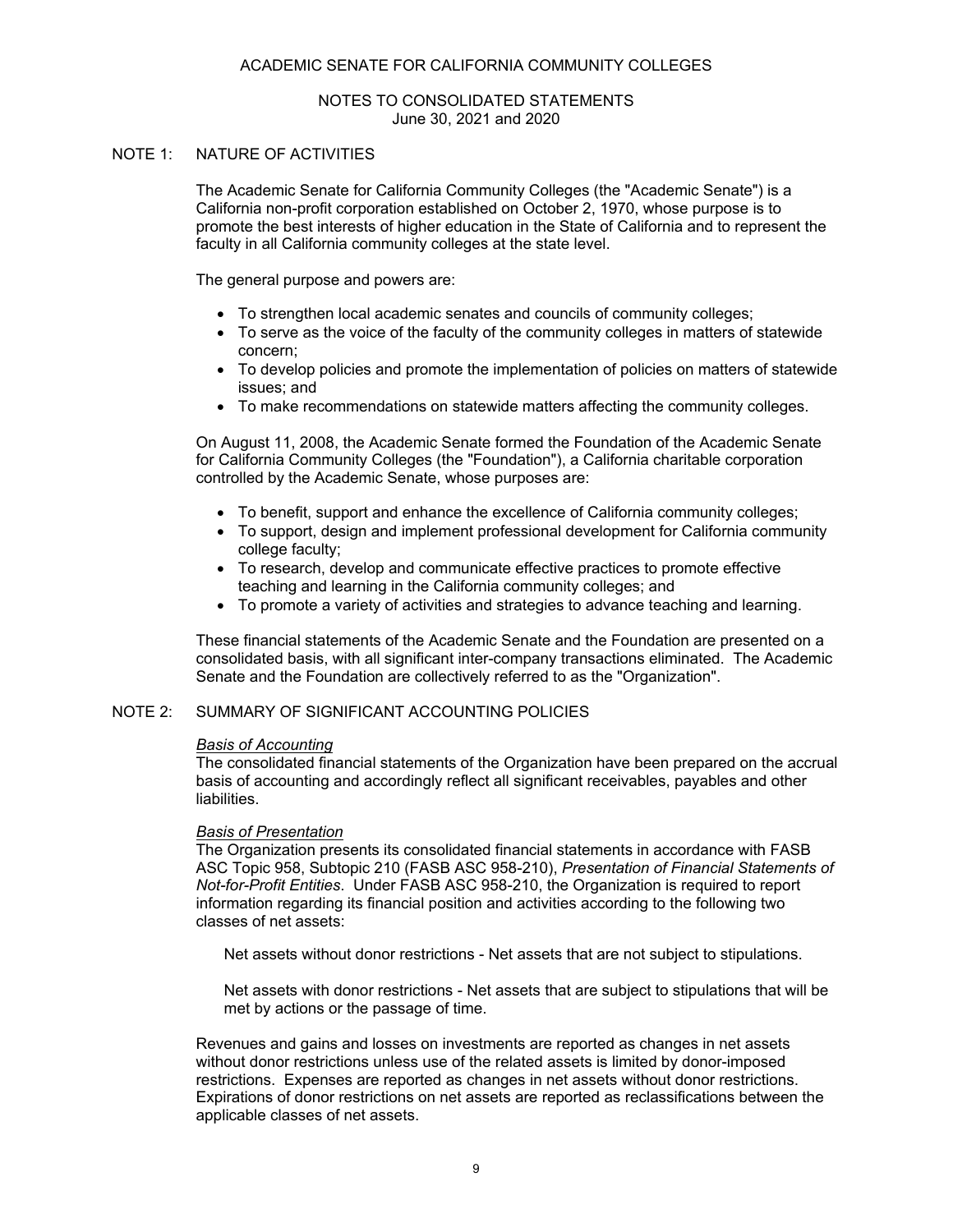#### NOTE 2: SUMMARY OF SIGNIFICANT ACCOUNTING POLICIES (CONTINUED)

#### *Basis of Presentation (Continued)*

Donor-restricted contributions are reported as revenues which increase net assets with donor restrictions. Expirations of donor restrictions on contributions whose restrictions are met in the same reporting period have been reported as net assets without donor restrictions.

#### *Cash and Cash Equivalents*

Cash and cash equivalents consist of demand deposits in checking and money market accounts.

#### *FDIC Insured Deposit Accounts*

The Organization maintains its cash in financial institutions insured by the Federal Deposit Insurance Corporation (FDIC). Deposit accounts, at times, may exceed federally insured limits. As of June 30, 2021 and 2020, \$2,468,910 and \$1,465,571, respectively, was held in excess of FDIC insured limits. The Organization has not experienced any losses in such accounts and believes it is not exposed to any significant credit risk on cash and cash balances.

#### *Accounts Receivable*

Accounts receivable, which consist primarily of grants receivable, are stated at the amount management expects to collect from outstanding balances. Management believes that all of the receivables are collectable; accordingly, no allowance for doubtful accounts has been established. Receivables are determined to be past due based on contractual terms. Receivables for events are written-off after 90 days. Grants receivable are written-off on a case by case basis after management has exhausted all collection efforts.

## *Property and Equipment*

 Property and equipment purchased in excess of \$5,000 are stated at cost. The Organization provides for depreciation over the estimated useful lives of the assets using the straight-line method. The estimated lives of these assets range from 3 to 5 years. Expenditures for major renewals and betterments, which extend the useful lives of property and equipment, are capitalized. Expenditures for maintenance and repairs are charged to expense as incurred.

#### *Leases*

In February 2016, the FASB issued ASU 2016-02, *Leases* (Topic 842). The standard requires lessees to recognize the assets and liabilities that arise from leases in the statement of financial position. Additionally, in July 2018, the FASB issued ASU 2018-11, *Leases* (Topic 842) – *Targeted Improvements*, which, among other things, provides an additional transition method that would allow entities to not apply the guidance in ASU 2016-02 in the comparative periods presented in the financial statements and instead recognize a cumulative-effect adjustment to the opening balance of retained earnings in the period of adoption. The Organization adopted ASU 2016-02 and its related amendments as of June 30, 2020, which resulted in the recognition of an operating right-of-use asset and lease liability initially totaling \$610,590. At June 30, 2021, an additional \$8,441 was recognized as an operating right-of-use asset and lease liability. The Organization elected to adopt the transition relief provisions from ASU 2018-11 and recorded the impact of adoption as of July 1, 2019, without restating any prior-year amounts or disclosures. Additional lease disclosures can be found in Note 6. There was no cumulative effect adjustment to the opening balance of retained earnings required.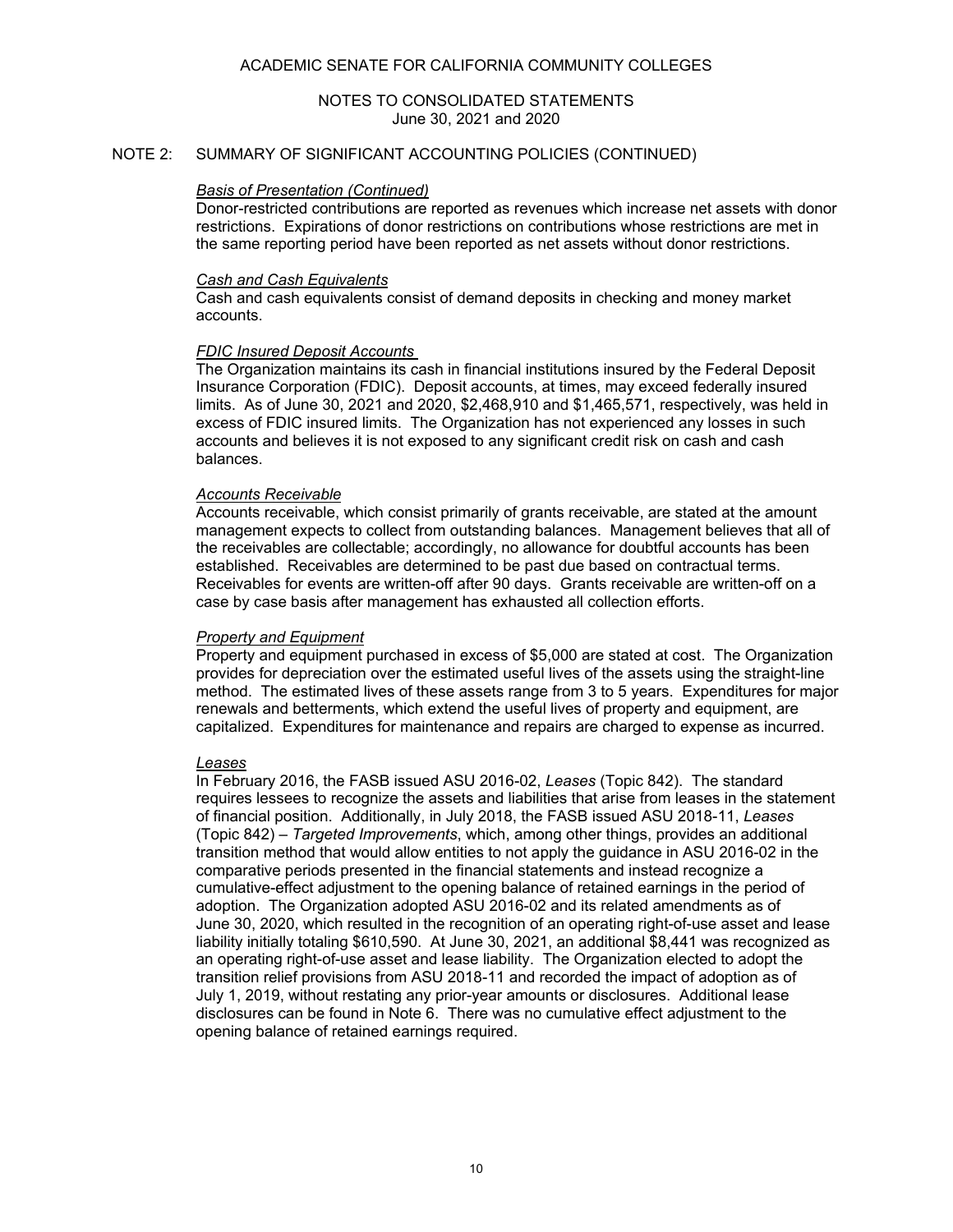NOTES TO CONSOLIDATED STATEMENTS June 30, 2021 and 2020

## NOTE 2: SUMMARY OF SIGNIFICANT ACCOUNTING POLICIES (CONTINUED)

#### *Income Tax Status*

The Academic Senate is exempt from income taxes under Section 501(c)(6) of the Internal Revenue Code (IRC) and Section 23701e of the California Revenue and Taxation Code. The Foundation is exempt from income taxes under Section  $501(c)(3)$  of the Internal Revenue Code (IRC) and Section 23701d of the California Revenue and Taxation Code. After they are filed, the Organization's income tax returns remain subject to examination by taxing authorities generally three years for federal returns and four years for state returns. Activities unrelated to the Organization's mission may be subject to unrelated business income tax.

#### *Functional Expense Allocation*

The costs of providing various programs and other activities have been summarized on a functional basis in the statement of functional expenses. Costs specifically identified with programs are directly allocated to those functions. All costs not identifiable with programs, but indispensable to the conduct of such programs and activities and to the Organization's existence, are included as management and general expenses. Expenses that benefit more than one function of the Organization are allocated among the functions based generally on the amount of time and effort spent by personnel on each function.

#### *Revenue Recognition*

In June 2018, the FASB issued ASU No. 2018-08 *Not-for-Profit Entities* (Topic 958). The ASU provides an update to clarify and improve the scope and the accounting guidance for contributions received and contributions made. The amendments in this update should assist entities in (1) evaluating whether transactions should be accounted for as contributions (nonreciprocal transactions) within the scope of Topic 958, *Not-for-Profit Entities*, or as exchange (reciprocal) transactions subject to other guidance and (2) determining whether a contribution is conditional. The Organization has retrospectively adopted the provision as of June 30, 2020 with no effect to previously reported net asset balances.

The Organization adopted the provisions of FASB ASC 606 as revised by ASU 2014-09. The Organization's income received is not recognized as revenues until the revenue is earned, which is at the time when the services are provided. The Organization has retrospectively adopted the new guidance as of June 30, 2021 with no changes to previously reported net assets.

#### *Estimates*

The preparation of financial statements in conformity with generally accepted accounting principles requires management to make estimates and assumptions that affect the reported amounts of assets and liabilities at the date of the financial statements and the reported amounts of support, revenue, and expenses during the reporting period. Actual results could differ from those estimates.

#### *Subsequent Events*

Events and transactions have been evaluated for potential recognition or disclosure through October 22, 2021, the date that the consolidated financial statements were available to be issued.

# NOTE 3: LIQUIDITY AND AVAILABILITY OF FINANCIAL ASSETS

 As part of the Organization's liquidity management, it has a policy to structure its financial assets to be available as its general expenditures, liabilities and other obligations come due.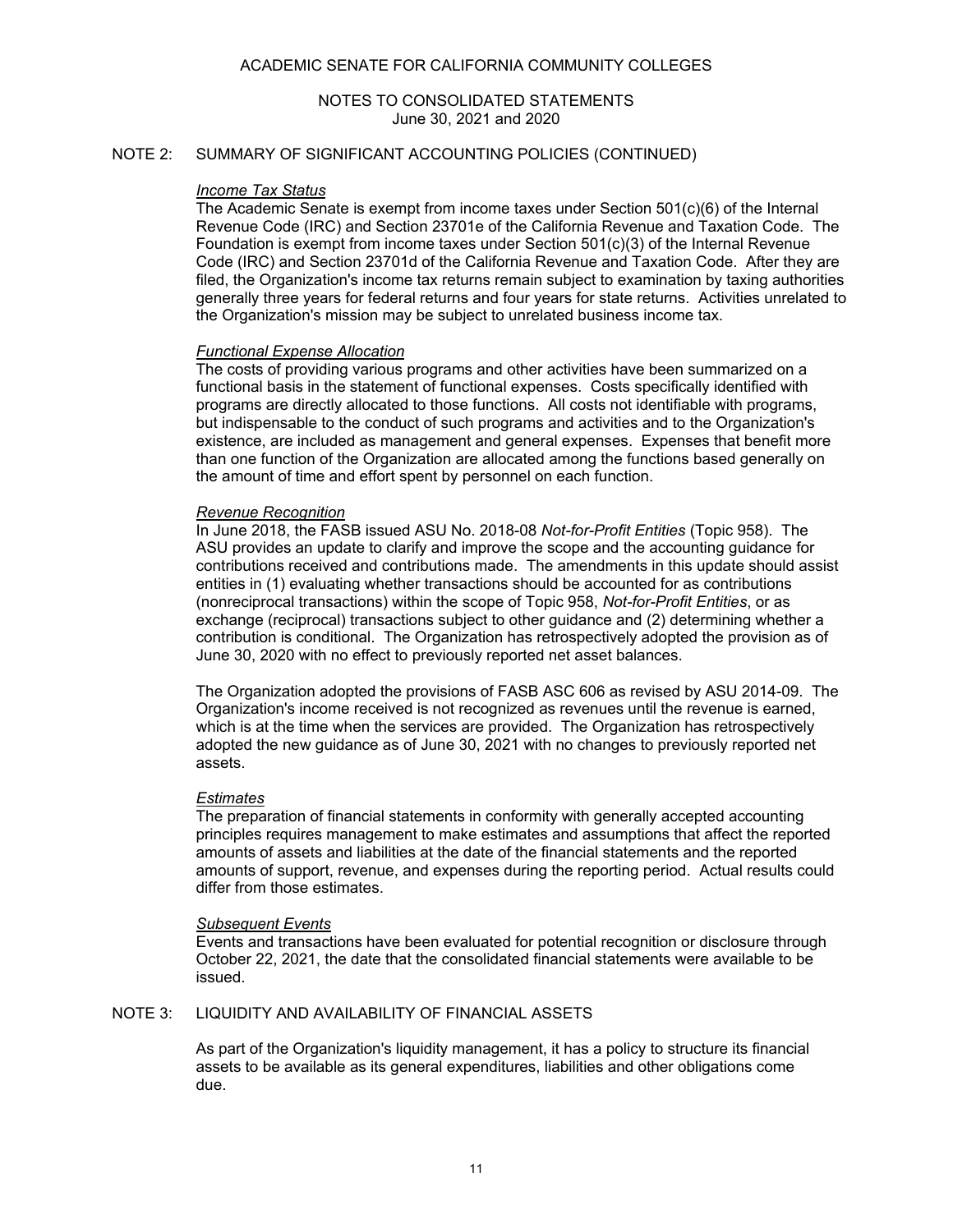## NOTES TO CONSOLIDATED STATEMENTS June 30, 2021 and 2020

# NOTE 3: LIQUIDITY AND AVAILABILITY OF FINANCIAL ASSETS (CONTINUED)

 The Organization's financial assets available within one year of the balance sheet date for general expenditures are as follows:

|                                                                                  | 2021                   | 2020                   |
|----------------------------------------------------------------------------------|------------------------|------------------------|
| Cash and cash equivalents<br>Accounts receivable                                 | \$2,720,573<br>323,230 | \$1,749,228<br>359,209 |
| <b>Financial assets</b>                                                          | 3,043,803              | 2,108,437              |
| Less those unavailable for general expenditures<br>within one year, due to:      |                        |                        |
| Purpose restrictions stipulated by donors<br>Board designated reserves           | (4,200)<br>(300,000)   | (4,200)<br>(300,000)   |
| Financial assets available to meet cash need for<br>expenditures within one year | \$2,739,603            | 1,804,237<br>S.        |

#### NOTE 4: ACCOUNTS RECEIVABLE

Accounts receivable consist of the following at June 30, 2021 and 2020:

|                                               |   | 2021    |   | 2020    |
|-----------------------------------------------|---|---------|---|---------|
| CA Community College Chancellor's Office      | S | 263.391 | S | 299.662 |
| Chabot-Las Positas Community College District |   | 13,860  |   | 20,047  |
| Los Angeles Community College District        |   | 9,000   |   | 4,400   |
| Santa Clarita Community College District      |   |         |   | 33,000  |
| Other                                         |   | 36,979  |   | 2,100   |
| Total accounts receivable                     | S | 323.230 |   | 359.209 |

# NOTE 5: PROPERTY AND EQUIPMENT

Property and equipment consist of the following at June 30, 2021 and 2020:

|                                                         |   | 2021             |     | 2020             |
|---------------------------------------------------------|---|------------------|-----|------------------|
| Furniture and fixtures<br>Less accumulated depreciation | S | 5.989<br>(5,989) | \$. | 5.989<br>(5,989) |
| Total property and equipment, net                       |   | $\blacksquare$   |     | -                |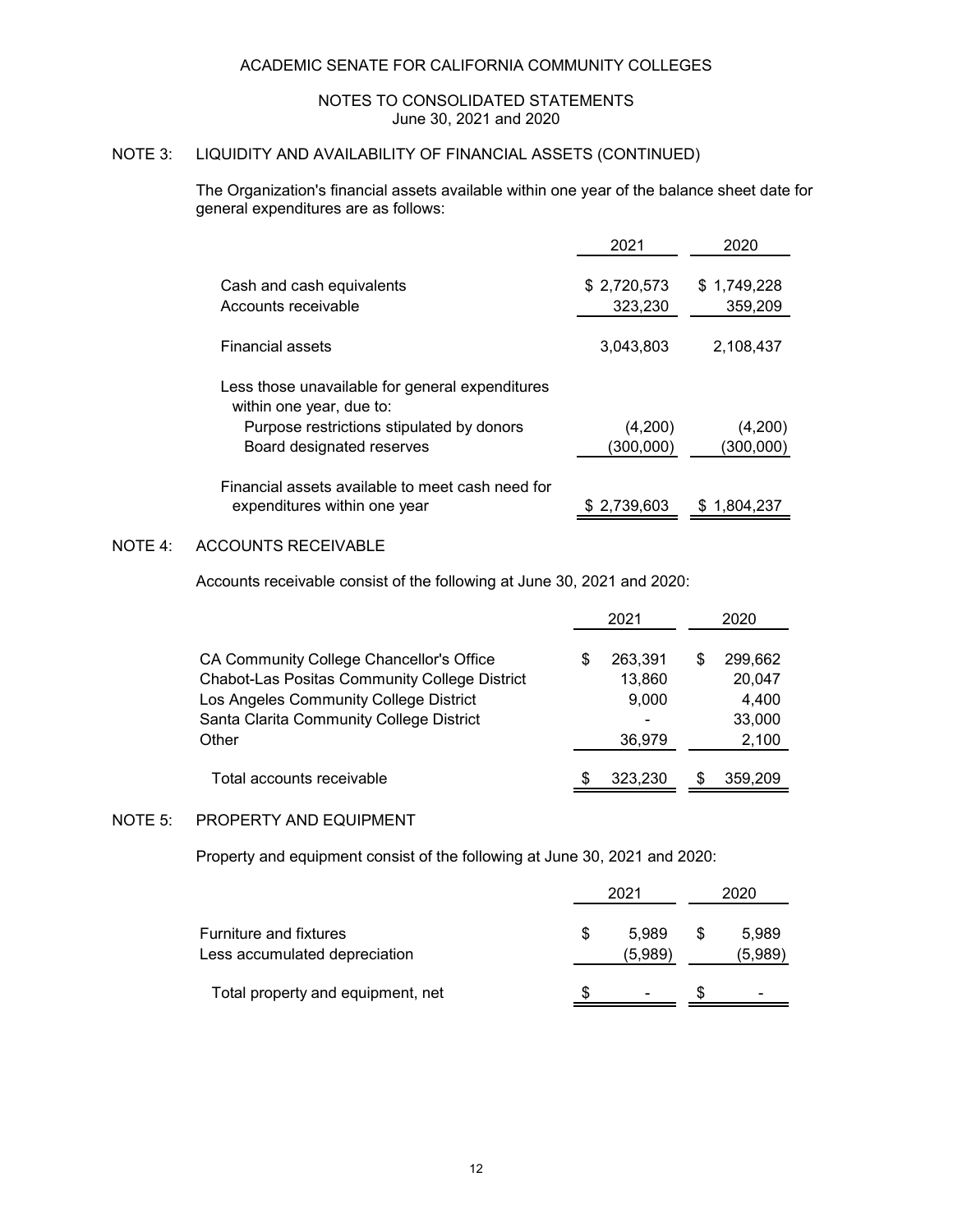NOTES TO CONSOLIDATED STATEMENTS June 30, 2021 and 2020

# NOTE 6: OPERATING LEASE OBLIGATION

The Organization leases office space under an operating lease agreement with an original term from November 2014 through February 2020. On July 1, 2019, the Organization executed an amendment to the office lease, extending the term of the lease through September 2026. The lease amendment also provided for free rent periods in each of its initial three months and contained escalating monthly payments starting at \$7,785 and increasing by 2.5% annually. Under the provisions of FASB ASC Topic 842, an initial right-of-use asset and lease liability of \$610,590 was recorded based on the net present value of the future minimum contractual obligations under the lease, discounted at 3.87%. At the end of the amended term of the lease, the Organization may extend this lease for two successive terms of 60 months each; however, such extensions have not been reflected in the related right-of-use asset or lease liability included in the accompanying financial statements.

The rent expense is reflected in the accompanying financial statements on a straight-line basis over the term of the lease with the difference between rent expense and rent payments being reflected as accrued rents and offset with the right-of-use asset. During the years ended June 30, 2021 and 2020, cash payments under the terms of the operating lease totaled \$95,175 and \$70,067, respectively. Rent expense under the terms of the operating lease totaled \$97,256 for both years.

The Organization entered into a lease agreement with North Shore Leasing, LLC on February 1, 2021 to lease a Konica Minolta BizHub C754e rebuilt Color System printer. The term of the lease is 39 months and the Organization can upgrade or downgrade at any time during the lease period. The Organization has the option to buy-out the asset at the end of the lease term at fair market value. The lease rate is 2.79%. During the year ended June 30, 2021, cash payments and lease expense totaled \$968 and \$2,597, respectively.

The minimum contractual obligations for the operating lease (undiscounted) as of June 30, 2021 are as follows:

| Year Ending June 30:                                              |                     |
|-------------------------------------------------------------------|---------------------|
| 2021                                                              | \$<br>99,953        |
| 2022                                                              | 102,500             |
| 2023                                                              | 105,060             |
| 2024                                                              | 105,055             |
| 2025                                                              | 107,681             |
| Thereafter                                                        | 27,077              |
| Total lease payments<br>Less: discounted cash flows, net discount | 547,326<br>(52,925) |
| Discounted lease liability                                        | 494.401             |

# NOTE 7: NET ASSETS WITH DONOR RESTRICTIONS

At June 30, 2021 and 2020, net assets with donor restrictions totaled \$4,200 for the freedom fighter award.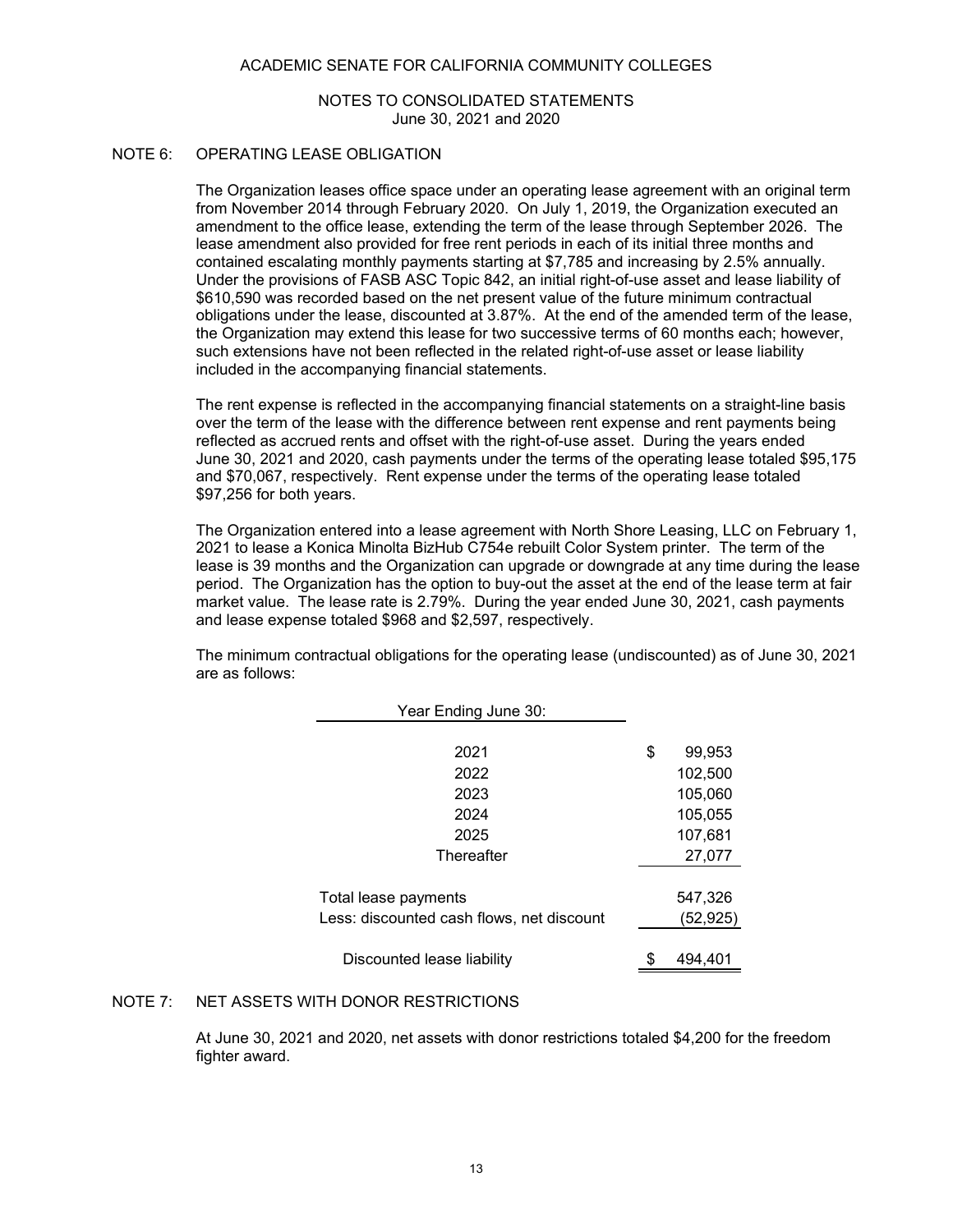## NOTE 8: EMPLOYEE BENEFIT PLAN

Qualified employees are eligible to participate in the California Public Employees' Retirement System (CalPERS). CalPERS is a cost sharing multiple employer defined benefit pension plan that provides retirement, disability, and death benefits to Plan members and beneficiaries. The risks of participating in a multiple employer plan are different from single employer plans. Specifically, Academic Senate may be liable, on termination or withdrawal from the plan, for allocated shares of the plan's unfunded vested benefits. The Academic Senate currently has no intention to terminate or withdraw from the plan.

Because Academic Senate has less than 100 employees, it is required to participate in a risk pool within CalPERS. The Academic Senate's contributions represented less than 5% of total risk pool contributions per the risk pool's most recent actuarial report, which was as of June 30, 2020. As of June 30, 2020, Academic Senate's share of total plan assets was \$1,404,753, the accrued liability was \$2,195,057, and the plan was 78% funded.

The California Public Employees' Pension Reform Act (PEPRA) resulted in different contribution and benefit rates for employees hired prior to and after January 1, 2013. Employees contribute 7% or 6.25% of their annual covered salary, depending on hire date. Academic Senate contributes an amount that is actuarially determined by CalPERS. In addition, CalPERS adopted a risk mitigation policy which is designed to reduce funding risk over time and is expected to impact future valuations.

Total contributions to the plan by Academic Senate amounted to \$98,550 and \$89,645 for the years ended June 30, 2021 and 2020, respectively. The estimated required employer contributions for the year ended June 30, 2022, are \$103,919.

## NOTE 9: RELATED PARTY TRANSACTIONS

A board member's college is provided reassignment time for their service to the Organization. The Organization makes payment to the college (or in some instances, the district) for the board member's time, paid at the part-time faculty rate, as determined by the Chancellor's Office Data Mart data. For the years ended June 30, 2021 and 2020,the Organization provided stipends to various board members during the summer session for their work not included in the reassignment payment to the college, totaling \$40,000 for each year.

## NOTE 10: CONCENTRATIONS AND CONTINGENCIES

A significant portion of the grant revenue is from the State of California, most of which is passed through various community college districts. Similarly, a significant portion of the accounts receivable are due from the State of California, either directly or through community college districts. Claims for reimbursement are subject to audit and possible disallowance by awarding agencies. All cash is held in one bank and thus exceeds federally insured limits.

#### NOTE 11: COMMITMENTS

The Academic Senate has hotel contracts for meetings to be held subsequent to year-end. These contracts contain deposits, room and food beverage commitments and cancellation fees. The cancellation fees under the contracts if the contracts were cancelled as of the date the consolidated financial statements were available to be issued totaled \$513,478 and \$261,795 for the years ended June 30, 2021 and 2020, respectively.